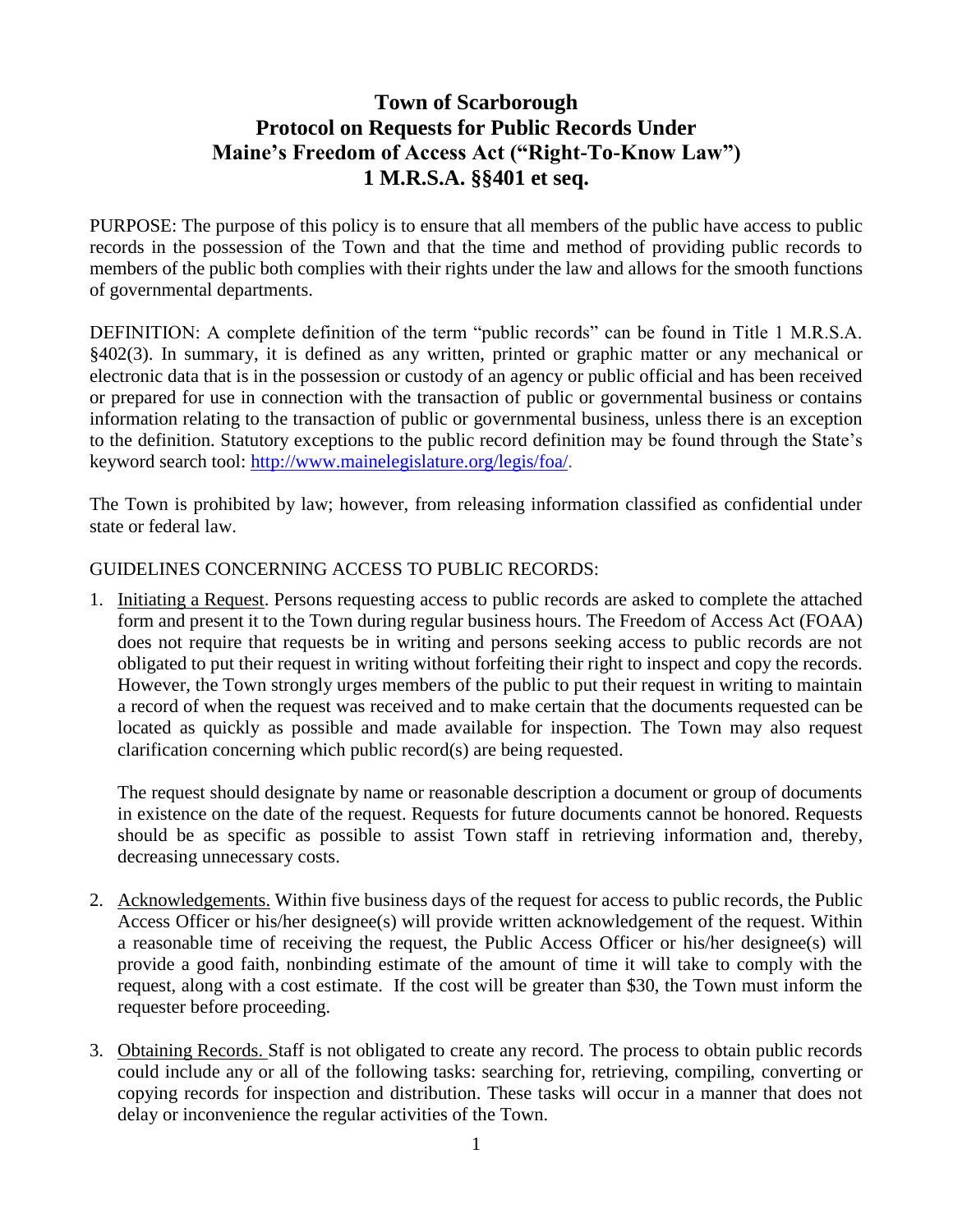- 4. Inspection of Records. Public records may be inspected, by appointment, during normal business hours at a time and in a manner that ensures protection of the records and does not delay or inconvenience the regular activities of the Town department that is the custodian of the record. The Town will provide access to electronically stored public records either as a printed document or as an electronic document, at the requester's option, subject to the limitations in the law. The Town shall mail a copy of the records upon request, and may charge for the actual mailing costs.
- 5. Protection of Records. To protect its public records, the Town may require that an employee or official of the Town be present during inspection and/or copying of documents.
- 6. Scheduling. When the presence of an employee or official is required to ensure the protection of any record, the inspection or copying shall be scheduled during the regular business hours of the Town.
- 7. Copying. If Town copiers are used, the charge to the person requesting the copies shall be the current rate charged by the Town (scheduled attached). If any record is copied on a photocopier other than one belonging to the Town, the Town reserves the right to have an employee or official present at the time the record is copied to protect the record.

Requests that require copying only several pages, that are readily available, may be produced at the time of the request. Other requests may require several days to complete the task of copying documents based on the reasonable availability of staff to perform the task.

- 8. Fees. The fees for obtaining records will be charged pursuant to Title 1 M.R.S.A. §408-A. Fees may include the payment of costs incurred by the Town in searching for, retrieving, compiling, converting or copying for inspection and mailing of public records as may be allowed by Title 1 M.R.S.A. §408-A(8). In accordance with Title 1 M.R.S.A. §408-A(8), the Town will not charge for the first hour of staff time needed to process a public records request. Advance payment may be required under certain circumstances. Pursuant to Title 1 M.R.S.A. §408-A(10), this may be required when the estimated total costs exceeds \$100, or if the requester has previously failed to pay a properly assessed fee for a FOAA request in a timely manner. Fee waivers are available under certain, limited circumstances.
- 9. Appeals. Any denial by the Town of a request to inspect a public record may be appealed to Superior Court by the person whose request is denied within 30 calendar days of receipt of the denial.
- 10. This protocol is a guide. Within the law, this protocol may be altered in the sound discretion of the Town Manager as may be necessary to meet specific circumstances.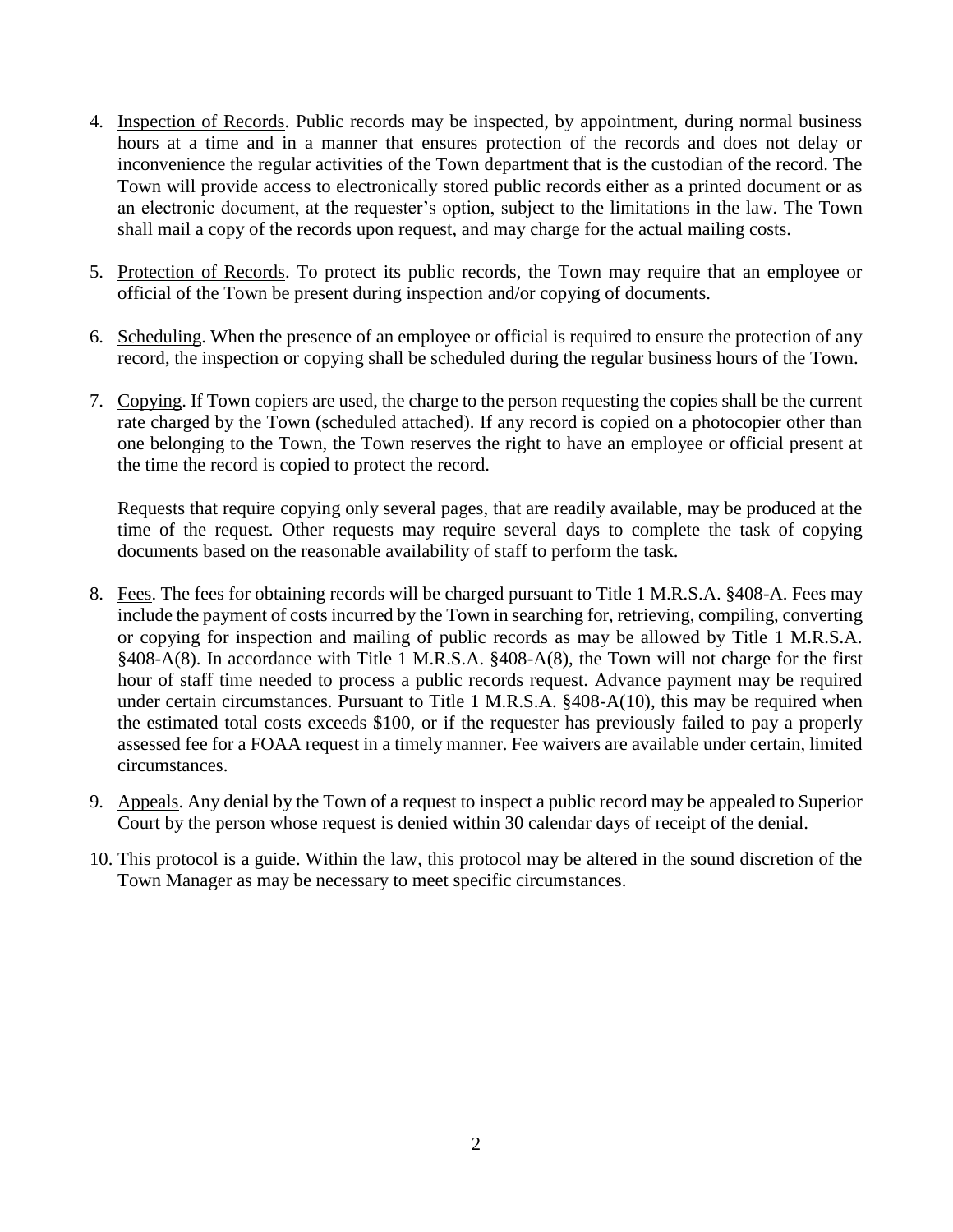Town of Scarborough Office of the Town Clerk 259 U.S. Route One P.O. Box 360 Scarborough, ME 04070 207-730-4020

[www.scarboroughm](http://www.scarborough.me.us/)aine.org

## **Request for Access to Public Records**

I request access to the following public records of the Town of Scarborough:

**FEES:** Turnover for fee schedule.

| Date:                            |                                                                                                                                                                                                                                |
|----------------------------------|--------------------------------------------------------------------------------------------------------------------------------------------------------------------------------------------------------------------------------|
|                                  | Print Name: Name and Second Second Second Second Second Second Second Second Second Second Second Second Second Second Second Second Second Second Second Second Second Second Second Second Second Second Second Second Secon |
| This Space for Official Use Only |                                                                                                                                                                                                                                |
| Material provided. Date:         |                                                                                                                                                                                                                                |
| Request Denied                   |                                                                                                                                                                                                                                |
| <b>Reason for Denial:</b>        | Telephone: The contract of the contract of the contract of the contract of the contract of the contract of the contract of the contract of the contract of the contract of the contract of the contract of the contract of the |
|                                  |                                                                                                                                                                                                                                |
|                                  |                                                                                                                                                                                                                                |
| $\mathbf{By:}\_\_\_\_\_\_\$      |                                                                                                                                                                                                                                |
|                                  | <b>Town Staff</b>                                                                                                                                                                                                              |
|                                  | Date Received:                                                                                                                                                                                                                 |
|                                  | Received By:                                                                                                                                                                                                                   |
|                                  | Signature                                                                                                                                                                                                                      |